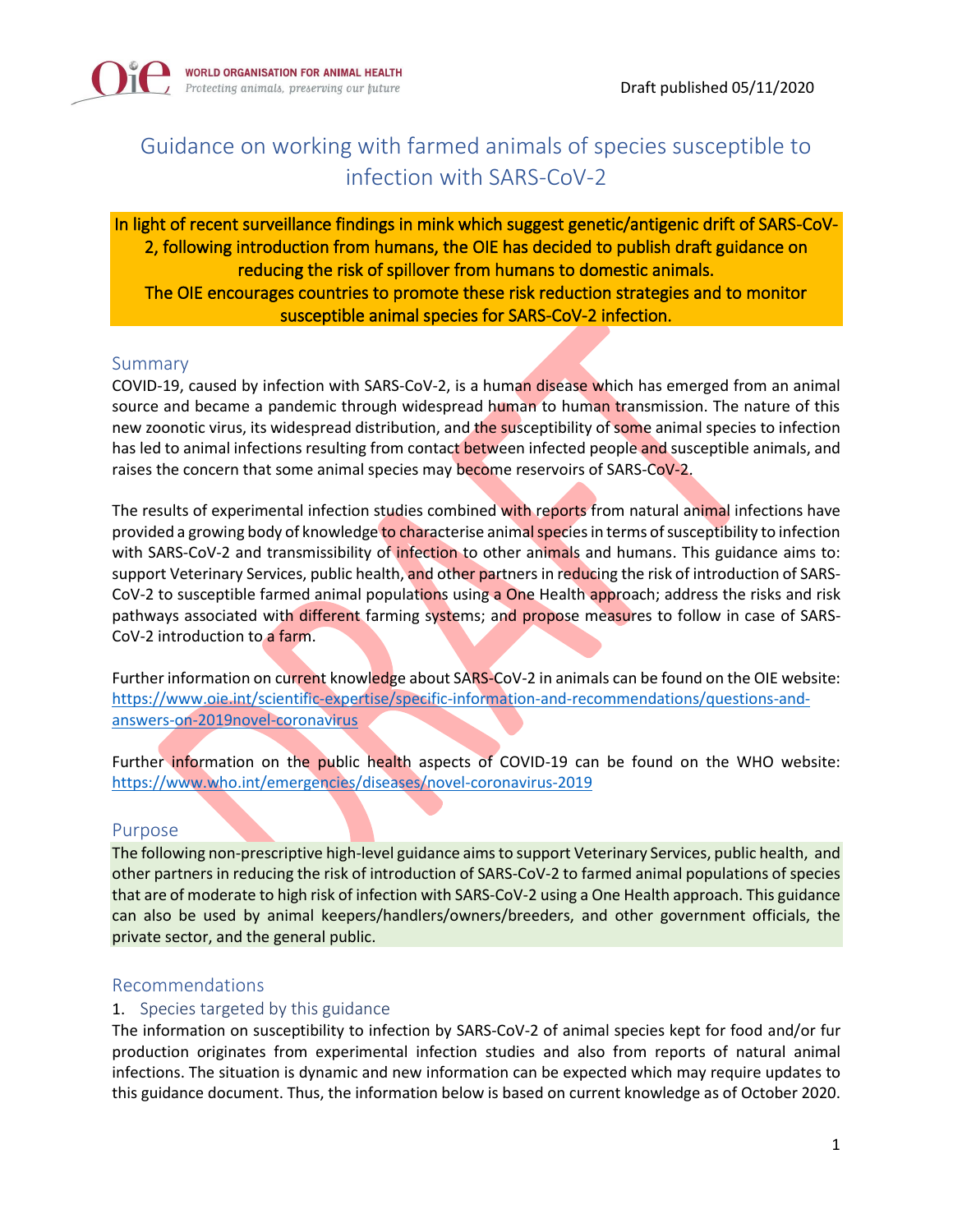

The OIE regularly updates its [Technical Factsheet on infection of animals with SARS-CoV-2](https://www.oie.int/en/scientific-expertise/specific-information-and-recommendations/questions-and-answers-on-2019novel-coronavirus/events-in-animals/) which includes a table listing all animals for which information of natural and experimental infection is available.

**Statements on "risk assessment" refer to transmission from human to animal, animal to human, and between animals and are based on current evidence arising from natural infection reports and experimental infection studies. 1**

#### *Animals kept for food production*

*There are no reports of natural infections of the species mentioned below in the context of the SARS-CoV-2 pandemic.* 

**Poultry**: Experimental infections have been performed in chickens, ducks, and turkeys by different research groups. No indication of successful infection has been obtained in any of these experiments, indicating that poultry is not susceptible.

*Risk assessment: negligible in human to animal, animal to human, and transmission between animals.*

**Pigs**: Experimental infections have been performed by several research groups. Most of them found no indication of successful infection including virus propagation in the animal, whereas only one group using a higher infectious dose (10e6 TICD50/animal) found single animals positive for live virus, low level viral RNA and antiviral antibodies. Thus, pigs appear to have a low level of susceptibility, requiring a very high infectious dose to induce a low level of infectivity.

*Risk assessment: very low in human to animal transmission, negligible animal to human transmission, negligible for transmission between animals.*

**Cattle**: One experimental infection study has been reported. Two of six infected cattle showed very low levels of viral replication followed by seroconversion. Thus, cattle appear to have a low level of susceptibility.

*Risk assessment: very low in human to animal transmission, negligible animal to human transmission, and negligible for transmission between animals.*

#### *Animals kept for fur production*

*From the species mentioned below, natural infection has only been reported in farmed mink. All the other statements result from data acquired through experimental infection studies.*

**Mustelids**: Natural infection of farmed **mink** has been observed in Denmark, the Netherlands, Italy, Spain, Sweden, and the United States of America (USA). Infection can be symptomatic (clinical signs and increased mortality) or asymptomatic. Transmission from infected humans is considered the primary source of infection to animals. Epidemiological analyses indicate instances of mink to human transmission in the Netherlands and in Denmark. **Ferrets** are susceptible as well, as demonstrated by several groups in experimental infections.

*Risk assessment: High for human to animal transmission, moderate for animal to human transmission, and very high for transmission between animals.*

**Raccoon dogs**: Raccoon dogs have been found susceptible for SARS-CoV-2 infection in an experimental study. They propagate, excrete and transmit the virus. There are no reports of natural infection of raccoon dogs in the context of the SARS-CoV-2 pandemic.

<sup>&</sup>lt;sup>1</sup> See references at the end of the document.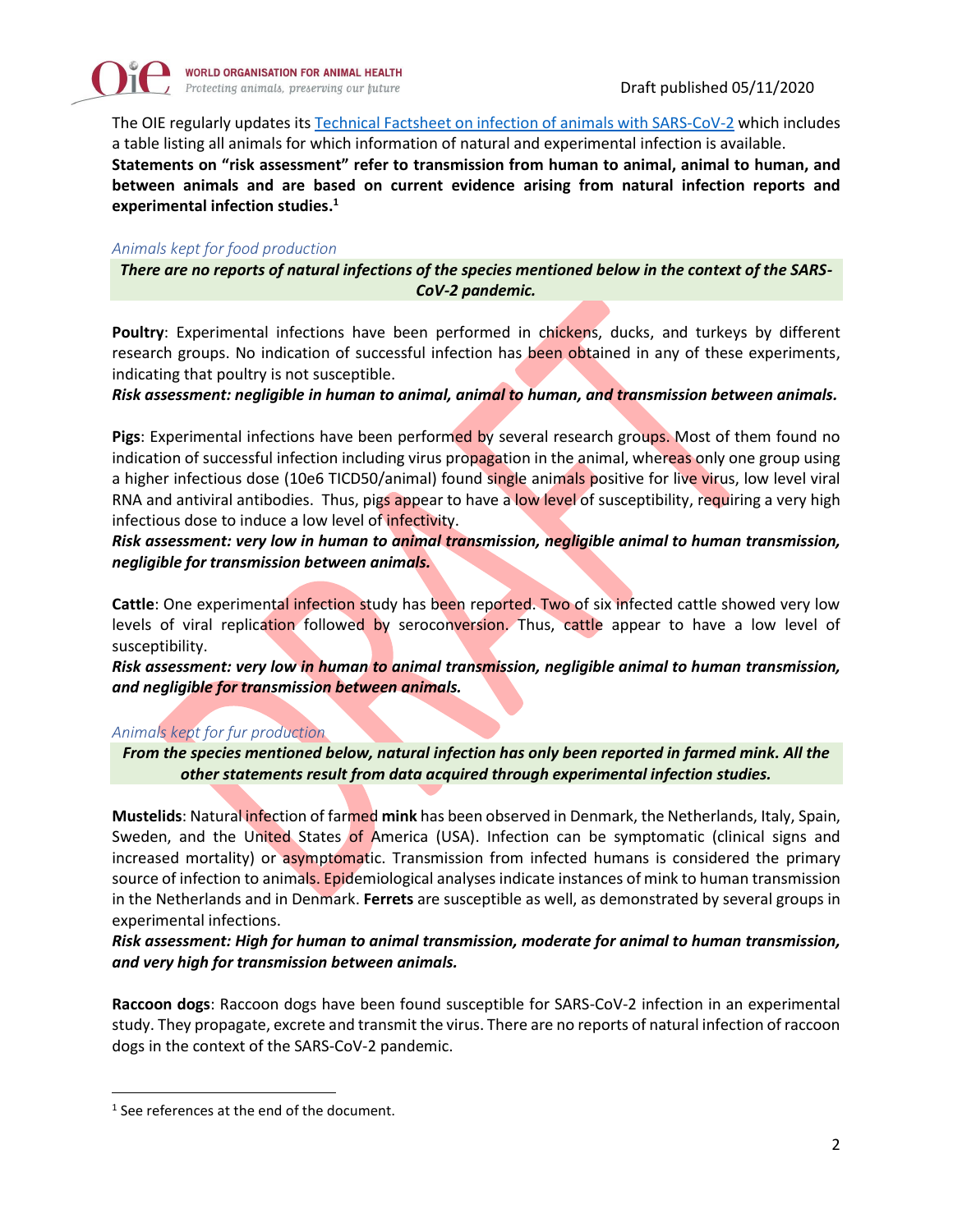#### *Risk assessment: High for human to animal transmission, moderate for animal to human transmission and high for transmission between animals.*

#### *Animals kept for food and fur production*

**Rabbits**: One experimental study demonstrated susceptibility of rabbits to SARS-CoV-2 infection including virus propagation and seroconversion when high virus titers (10e6 TICD50/animal) were used. However, markedly reduced (10e5) or no (10e4) susceptibility was observed after infection of animals with lower titer inoculum.

#### *Risk assessment: Low for human to animal transmission, and low for animal to human transmission*

Other domestic and/or wild animals and pests (such as rodents) may be present in the farm setting. Although the risks related to these animals are briefly mentioned below, there is specific guidance covering these species available elsewhere. FAO has published *a [Qualitative exposure assessment of](https://m365.eu.vadesecure.com/safeproxy/v3?f=7QiaZ0ocPNl3bxbbt_FoH0BzYNI348tBnsKjrTR4Hzk&i=aNsmVWznyGaVTrk4xbI2ycgsAZ4K5QjMOwZiFvgOrAc5Q7EGx6XkVoJg1JtZl14jLlv9mtxl_XArXlf4WHi1GQ&k=hCvY&r=d5dI71HHbtBOX265Ba5XvGILlKAL50edcaRDXSqwbxL78qLQuiGq8cSXdg_XwDj-&u=http%3A%2F%2Fwww.fao.org%2F3%2Fca9959en%2FCA9959EN.pdf)  [humans or animals to SARS-CoV-2 from wild, livestock, companion and aquatic animals](https://m365.eu.vadesecure.com/safeproxy/v3?f=7QiaZ0ocPNl3bxbbt_FoH0BzYNI348tBnsKjrTR4Hzk&i=aNsmVWznyGaVTrk4xbI2ycgsAZ4K5QjMOwZiFvgOrAc5Q7EGx6XkVoJg1JtZl14jLlv9mtxl_XArXlf4WHi1GQ&k=hCvY&r=d5dI71HHbtBOX265Ba5XvGILlKAL50edcaRDXSqwbxL78qLQuiGq8cSXdg_XwDj-&u=http%3A%2F%2Fwww.fao.org%2F3%2Fca9959en%2FCA9959EN.pdf)*, and the OIE has made available *[Guidance Working with Free-Ranging Wild Mammals](https://www.oie.int/fileadmin/Home/eng/Our_scientific_expertise/docs/pdf/COV-19/A_WHSG_and_OIE_COVID-19_Guidelines.pdf) in the era of COVID-19*.

- 2. Identification of risks associated with different farming systems
	- *2.1. Risk of introduction of SARS-CoV-2 infection from humans to farmed animals and other domestic animals*

The risk of introduction of SARS-CoV-2 on a farm is high when farmed animals of species that are of moderate to high risk of infection with SARS-CoV-2, as mentioned above, are exposed to infected humans. This is evidenced by natural outbreaks in mink in Denmark, the Netherlands, Italy, Spain, Sweden, and the USA that were preceded by a history of COVID-19 in farm owners or workers. There are no known reports of the introduction of SARS-CoV-2 into other farmed species, which is in line with the susceptibility of animal species, as written above. It is however likely that farmed racoon dogs and rabbits are at some risk from introduction given their susceptibility to experimental infection. However, surveillance of farmed rabbits in the Netherlands has not found any serological or virological evidence of introduction or transmission.

**Based on current evidence, the risk of introduction of SARS-CoV-2 from people to animals is high in mustelids, including mink and ferrets, and racoon dogs; low in rabbits; and negligible in other farmed livestock species. Consequently, the risks for farmed species other than mink and ferrets (and possibly racoon dogs and rabbits) regarding points 2.2. to 2.7. are considered negligible.**

#### *2.2. Risk of transmission of SARS-CoV-2 between farmed animals and humans*

Transmission from infected minks to humans was demonstrated in the Netherlands (1) based on the onset of disease and similarity of the virus genome sequence. In addition, 66 out of 97 people working on the first 16 infected farms tested positive by PCR, serology or both. Viral RNA was found to be widespread, including in inhalable dust, in infected mink farms. Virus could not be detected outside the mink farms in the environment. **The risk of SARS-CoV-2 transmission from infected farmed minks to humans in contact with the mink is high. The risk of SARS-CoV-2 transmission from infected mink farms to people living in the area neighboring the farm is negligible.**

#### *2.3. Risk of transmission of SARS-CoV-2 between farmed animals and other domestic animals*

In the Netherlands 11 out of 99 cats on the infected mink farms (1) tested positive and the virus genome sequence was similar to that in the minks. No clinical signs were observed in these cats. In addition, several dogs were found infected on the mink farms in Denmark and one in the Netherlands. **Consequently, the risk of SARS-CoV-2 transmission between farmed and domestic animals on infected mink farms is high**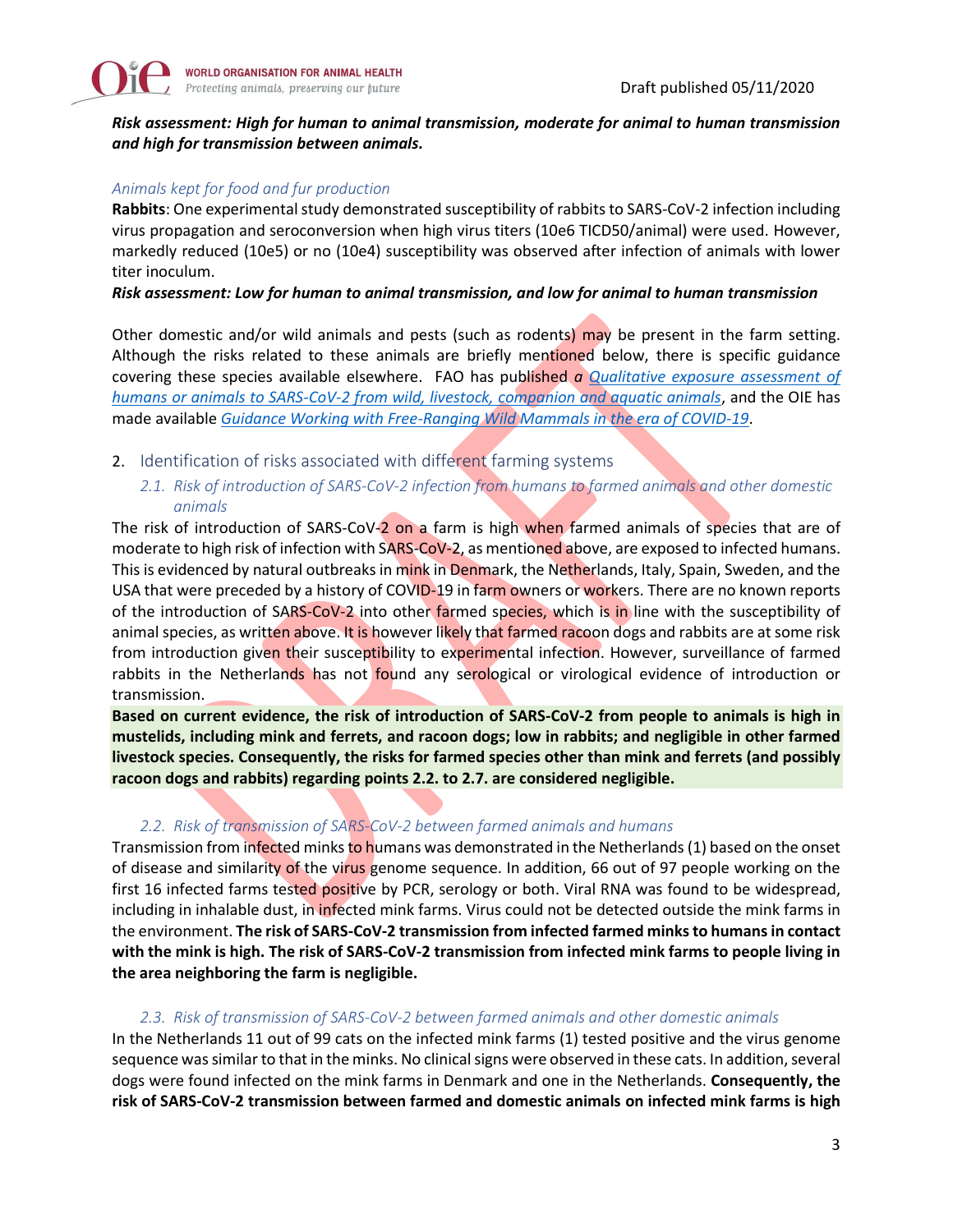

**for cats and dogs. In these settings, the risk of cats or dogs transmitting SARS-CoV-2 to humans is considered low.**

#### *2.4. Risk of transmission of SARS-CoV-2 between different farms through movement of animals*

The high (sero)prevalence of infected minks (2) on SARS-CoV-2 infected farms points to extensive replication and efficient transmission in farmed minks. **Consequently, the risk of SARS-CoV-2 transmission between farms through movement of live infected mink is high.**

#### *2.5. Risk of transmission of SARS-CoV-2 between different farms through infected humans*

In the Netherlands 66 out of 97 workers on the first 16 infected farms tested positive to SARS-CoV-2 (2). The genetic sequence of virus from the infected people was always similar to that of mink on the same farm. Moreover, infected mink farms of the same owner and/or sharing workers often, although not always, shared the same virus variant. **Consequently, the risk of transmission of SARS-CoV-2 between different mink farms through infected humans is considered high**.

## *2.6. Risk of transmission of SARS-CoV-2 between countries/regions through import/export of carcasses or products from infected mink*

Since mink pelts are harvested annually in November/December in the northern hemisphere, the risk of transmission through pelts and fur was considered negligible before the pandemic began, in the months preceding the 2019 harvesting period. However, there is the possibility that pelts and fur from infected mink are contaminated with SARS-CoV-2 in the 2020 harvesting period. Additionally, when harvested pelts and fur are stored in an infected farm, there is a possibility that they could be contaminated from the presence of infection at the farm. Because pelts are usually stored in a freezer, the virus may stay viable on the pelts and fur and be transported to other regions for further processing, which could also pose an occupational safety hazard. Further research is needed to better understand the risks of contaminated pelts and fur from animals on farms with SARS-CoV-2. **Consequently, the risk of transmission of SARS-CoV-2 through import/export of carcasses or products from infected animals of the susceptible species listed above is considered low to medium.**

## *2.7. Risk of establishment of a reservoir of SARS-CoV-2 in farmed animals, domestic animals, and wild or feral animals*

Mink farms have a seasonal production system and from current evidence there is no carrier state identified in individual mink. Therefore, the infection will likely fade out on a farm, as farrowing takes place only once a year and there is typically no regular influx of new susceptible animals during the year. An outbreak on large farms may however take several months before fading out. In addition, the Netherlands and Denmark show ongoing new outbreaks caused by mink associated variants of SARS-CoV-2, pointing at ongoing transmission between farms. **Consequently, in high mink density areas there is a risk of establishing a reservoir of SARS-CoV-2 due to ongoing transmission between farms.**

Little information is available regarding wild or feral animals. Several wild mustelids, felids, and rabbits are likely to be susceptible and may be capable of transmitting the virus to other animals. However, their social structure (solitary or small groups) will likely reduce the possibility of establishing a virus reservoir in these species.

Because of SARS‐CoV‐2's apparent evolutionary origins in Horseshoe bats and reports of humans transmitting the virus to companion and zoo animals, precautions should be taken to avoid contact between farmed species and bats.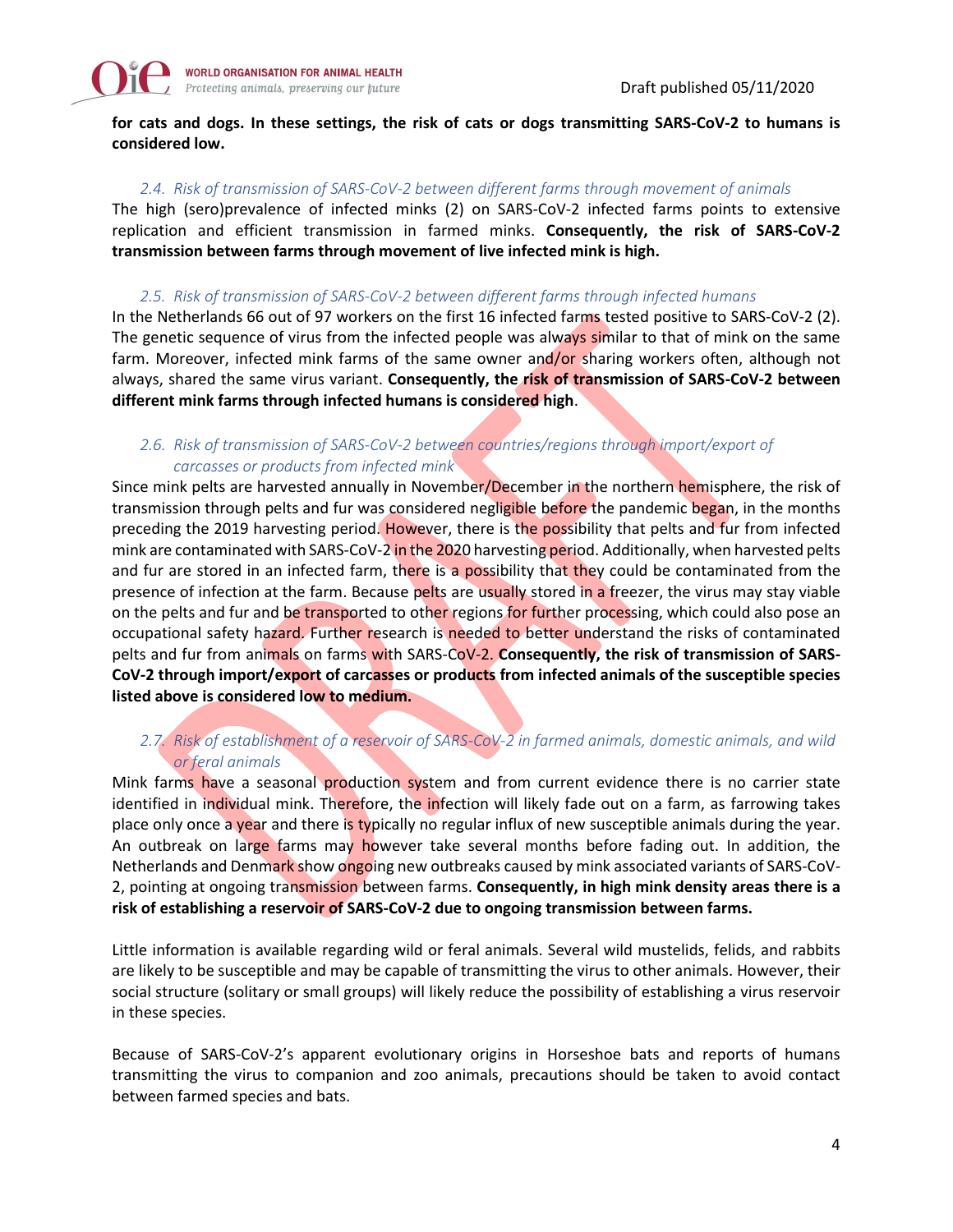

#### 3. Risk pathways and risk reduction

Farms with populations of animal species that are of moderate to high risk of infection with SARS-CoV-2, (i.e. mustelids, felids, and racoon dogs) particularly in areas where community transmission of COVID-19 is ongoing, can consider implementing a comprehensive screening and monitoring strategy aimed at preventing the introduction of SARS-CoV-2 onto the farm.

Before an outbreak, animal and public health officials should consider offering education and guidance to farm operations on disease prevention principles and practices including worker safety, including assessing risk pathways for disease introduction and spread. Farms operations should be strongly encouraged to develop farm-specific biosecurity plans that take into consideration the risk pathways listed below.

**Biosecurity** means a set of management and physical measures designed to reduce the *[risk](https://www.oie.int/index.php?id=169&L=0&htmfile=glossaire.htm#terme_risque)* of introduction, establishment and spread of animal diseases, *[infections](https://www.oie.int/index.php?id=169&L=0&htmfile=glossaire.htm#terme_infection)* or *[infestations](https://www.oie.int/index.php?id=169&L=0&htmfile=glossaire.htm#terme_infestation)* to, from and within an animal population. In broad terms, it refers to anything designed to prevent the transfer of diseasecausing pathogens. Biosecurity is crucial to control and contain the spread of SARS-CoV-2, as well as in the daily management practices protecting the health of people, including farm workers, and animals, both domestic and wildlife. To be effective, biosecurity measures need to be disease-specific, as well as sitespecific.

**A farm biosecurity plan** sets out the steps to be taken to prevent introduction of SARS-CoV-2 into farms and the actions to control SARS-CoV-2 on a positive farm with a goal to protect farm workers and public health. The plan should include, but is not limited to, controls on animal and animal product movement, movement of people, safe handling of vehicles, containers, and other associated materials that could serve as fomites, detailed plans for increased monitoring, detailed plans for disposal of dead animals, and detailed plans for cleaning and disinfection. Worker protection is crucial, and farms should consult with their health department to implement practices to minimize the risk of SARS-CoV-2 transmission between farm operators, workers, visitors, and others.

#### *3.1. Introduction on the farm by workers or visitors*

Introduction by workers or visitors is the most likely pathway for human-to-animal transmission on a farm. Recognizing that, all workers including farm owners should monitor themselves for signs of infection before entering the farm. People who operate, work on, or visit farms and who have symptoms of SARS-CoV-2 when they arrive at work or become sick during the day should immediately be separated from other workers, animals, and other people and be sent home. Everyone who develops symptoms outside of work should avoid contact with animals, including farmed and companion animals, and other farm personnel and stay home.

A system should be established to identify, monitor, and control individuals entering premises and to prevent the entry of unauthorized individuals. Access to farms should be limited to essential personnel and visitors e.g. feed and supply delivery. Signage should provide guidance to workers and visitors regarding the farm's biosecurity requirements.

**The following measures are recommended to prevent introduction by workers or visitors:**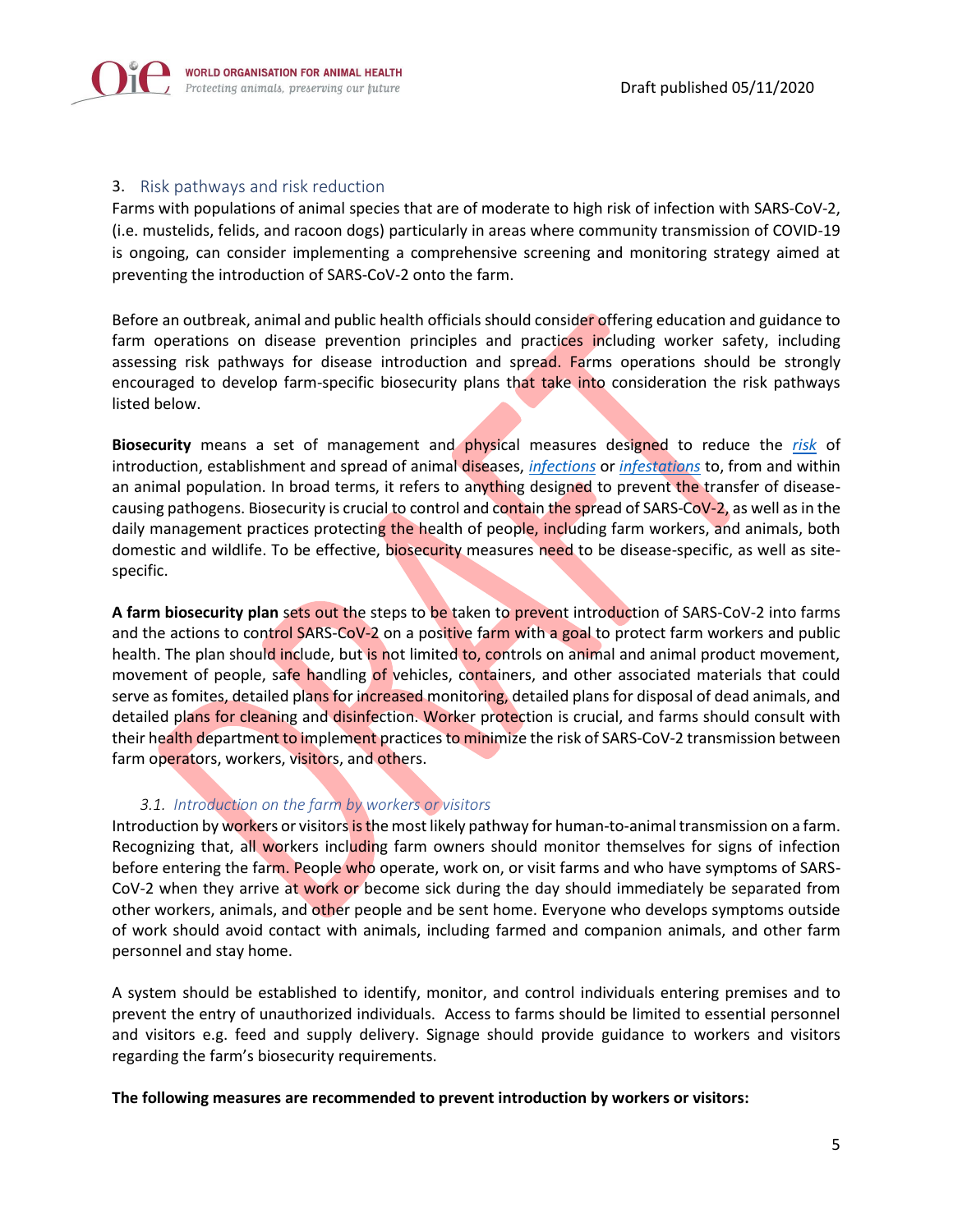

- All personnel and workers should stay home if they are sick or in the event they have been in contact with an individual infected with SARS-CoV-2, either for an isolation period or testing requirement as determined by national guidelines.
- Encourage workers to adhere to the WHO's advice on the [use face coverings](https://www.who.int/emergencies/diseases/novel-coronavirus-2019/advice-for-public/when-and-how-to-use-masks) and other public [health recommendations.](https://www.who.int/emergencies/diseases/novel-coronavirus-2019/advice-for-public/when-and-how-to-use-masks)
- Encourage proper hand hygiene and provide employees with what they need to clean their hands.
	- Restrict access to the premises and buildings where production animals are kept.
		- o Limit access to essential personnel only.
		- o Limit non-production animal access, and implement measures to exclude domestic pets (dogs, cats, others), rodents, birds, and other wildlife from buildings.
- Provide and wear appropriate personal protective equipment (PPE) depending on the activity being performed. For example, increased PPE for working closely with animals including aerosol generating procedures.
- Use fences, gates, and other barriers to control access of people and other animals to animal housing.
- Increase distance between workers who must be in a common area.
- Require visitors to park their vehicles in designated areas away from animal housing.
- Use signage to advise visitors to remain in their vehicles until farm personnel assist them and provide a phone number that visitors can call for entry instructions.
- Maintain a log of all personnel who enter the property (family, workers, visitors, etc.) including the date, contact information, information on previous contact with other animals, and nature of their visit.

#### *3.2. Introduction of new animals onto a farm*

New animals of species that are of moderate to high risk of infection with SARS-CoV-2, (i.e. mustelids, felids, and racoon dogs) brought to a farm are a potential risk, especially if no surveillance is being done on the origin farm. Introducing new animals of species that are of moderate to high risk of infection with SARS-CoV-2 may introduce disease onto a farm. Producers should consult with their veterinarian to design an appropriate isolation plan that may include testing new animal arrivals to protect the rest of their herd.

#### **The following precautions are recommended to avoid introduction of SARS-CoV-2 into a new population of animal species that are of moderate to high risk of infection with SARS-CoV-2:**

- All animals of species that are of moderate to high risk of infection with SARS-CoV-2 (i.e. mustelids, felids, and racoon dogs) which are destined to be brought into the herd or farm should come from farms that have never had SARS-CoV-2 cases and which have no signs of SARS-CoV-2 infection in people or animals involved with that farm.
- All animals in the shipment should be separated from the main herd and be managed separately at least 21 days before the shipment and tested for SARS-CoV-2 at the time of separation to prevent mild/subclinical animals from bringing infection to the new herd.
- All animal mortalities that occur during isolation should be tested for SARS-CoV-2.
- The shipment may be introduced into the main herd only when the above measures indicate SARS-CoV-2 is not present.

#### *3.3. Pests and roaming animals*

Roaming animals can be domestic animals (e.g. cats and dogs), escaped or released animals (e.g. mink), as well as wild or feral animals (e.g. rodents, racoons, skunks and birds), which could potentially be responsible for passive transmission of SARS-CoV-2. **Based on the limited information available to date,**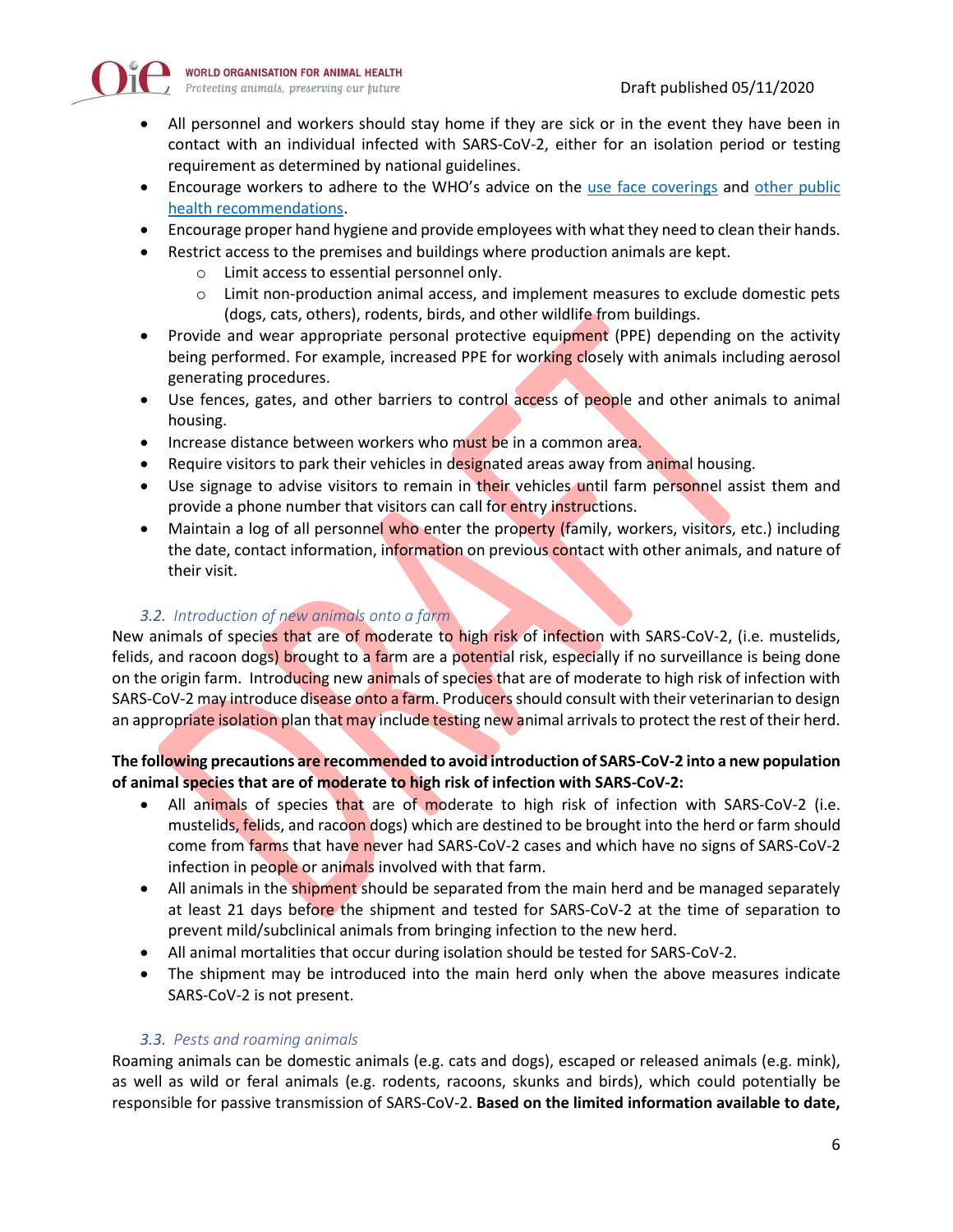

**the risk of these animals spreading SARS-CoV-2 to people is thought to be low. Roaming animals such as cats can, however, play a role in transmission between farms of moderate to highly susceptible species.**

**The following precautions are recommended to avoid introduction and/or transmission of SARS-CoV-2 to farmed animals of moderate to highly susceptible species by pests and roaming animals:**

- Exclude all domestic animals (dogs, cats, etc.), as well as rodents, birds, and other wildlife from farm buildings, ensuring that the facilities are pest-proof.
- Farm operators should restrict access to their property and their animal housing areas and consider the use of traps inside buildings and within the property perimeter.
- Ensure proper safety and welfare precautions (and disposal options) are in place for handling trapped animals.

## *3.4. Feeding practices*

Feed composition can present a risk when products of susceptible species are used for feed production, or when contamination occurs during or after processing. Inadequate storage of feed, e.g. in areas accessible to roaming animals and pests, and reuse of leftover food can increase the risk of feed contamination. **To date, there is no record of feed contamination with SARS-CoV-2**.

#### **The following measures are recommended to avoid contamination of feed with SARS-CoV-2:**

- Maintain general hygiene of the premises where the animals are kept (e.g. prevent rodents and vermin) to avoid contamination.
- Feeding systems must wherever possible be closed to ensure that feed storage and feed delivery systems are protected from access and contamination by wild birds and rodents.
- Feed spills should be cleaned up without delay, and feeding practices that could spread disease pathogens to susceptible species should be avoided e.g., do not refeed uneaten, potentially contaminated, rations or allow feed to remain where it could be consumed by susceptible animals.

## *3.5. Waste management*

Proper management of farm waste, including carcasses and manure from infected animals, is imperative to reduce the likelihood of SARS-CoV-2 spread.

#### **The following measures are recommended to avoid spread of SARS-CoV-2 through farm waste:**

- Carcasses from SARS-CoV-2 positive, suspected, or exposed animals should be disposed of in compliance with local regulations. Local authorities/ordinances should always be consulted prior to disposal activities to assure compliance.
- Carcasses must be carefully transported to the approved disposal site to prevent contaminated material from escaping the transport vehicles. All vehicles should be cleaned and disinfected after each use. Onsite composting, onsite burial, incineration, landfill, and rendering, or a combination of these methods, are suitable options. The national competent authority should be contacted for advice, if necessary.
- Disposal of manure, debris, and feed. All manure and feed should be cleaned up and composted on site, if possible. If this is not possible, a system for hauling should be set up using covered vehicles, to an approved site for burial, piling, or composting. The housing should be cleaned out and disinfected before spreading litter.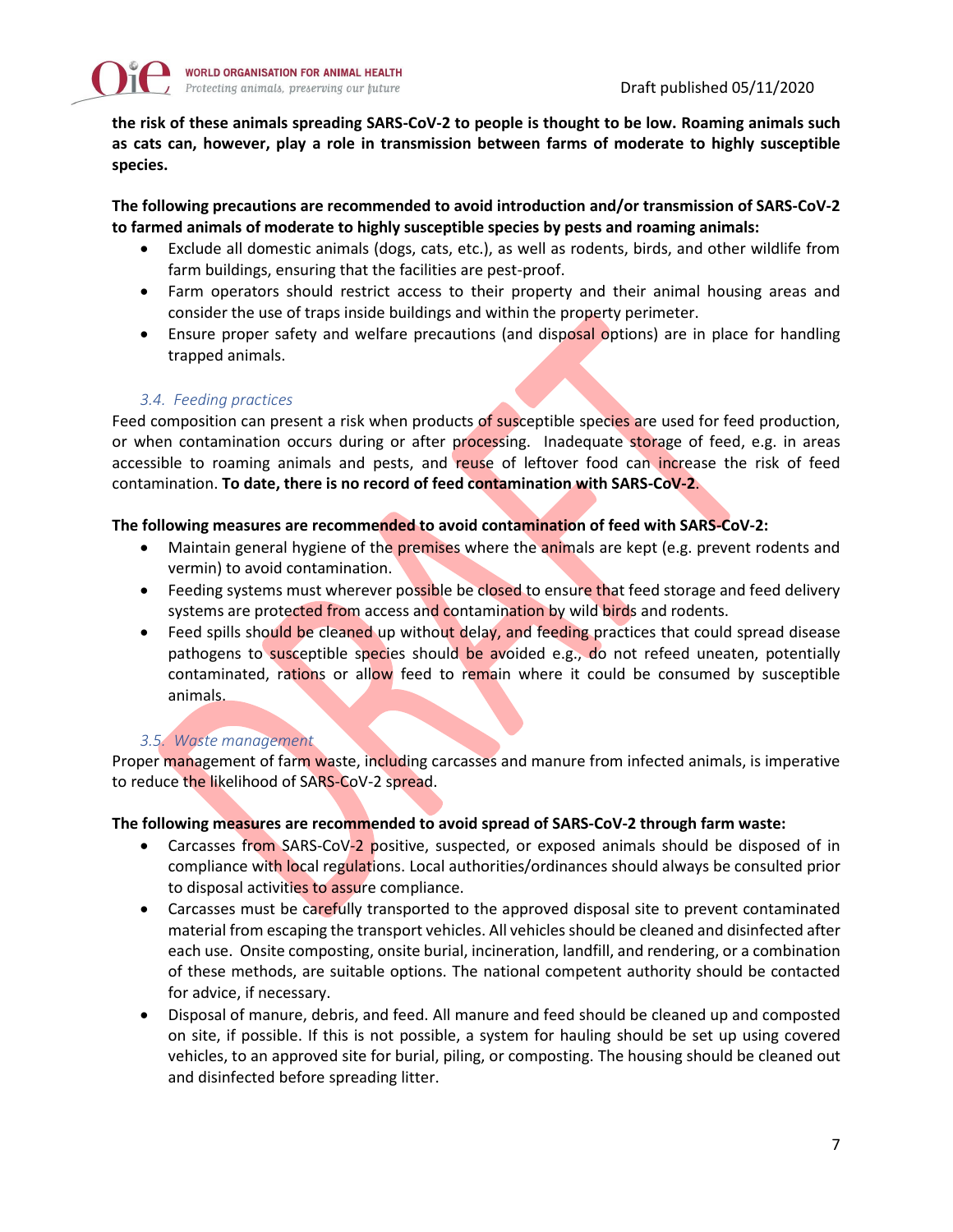

• The OIE Terrestrial Code Chapter 4.13. [on Disposal of dead animals](https://www.oie.int/index.php?id=169&L=0&htmfile=chapitre_disposal.htm) provides key considerations on disposal of animals that died as a consequence of a disease outbreak or that were killed in an effort to contain disease.

## *3.6. Cleaning and Disinfection*

Frequently touched surfaces such as tools and workstations, shared spaces such as break rooms and locker rooms, and entry-points to the facility should be cleaned and disinfected on a routine basis.

#### **The following measures are recommended in relation to cleaning and disinfection of premises to reduce the risk of SARS-CoV-2 spread:**

- Putting in place practical biosecurity practices on the farm, including having dedicated boot disinfecting stations between farm areas.
- Using disinfectant products that are effective against SARS-CoV-2 and are appropriate for the surface: diluted household bleach solutions prepared according to the manufacturer's label for disinfection, or alcohol solutions with at least **60% alcohol.**
- Following manufacturer's directions for proper use and recommended PPE.
- Following national guidance and the OIE Code Chapter 4.14. on General Recommendations and **[Disinfection](https://www.oie.int/index.php?id=169&L=0&htmfile=chapitre_disinfect_disinsect.htm)**

#### *3.7. High-risk activities*

To be effective, biosecurity measures need to be disease-specific, as well as activity specific. As several farm activities, such as vaccination, mating, weening, pelting, and processing increase contact between humans and animals, they may increase the risk of exposure and potential spread of SARS-CoV-2. production management and biosecurity practices should be reviewed and adjusted in these cases, in order to minimize the likelihood of exposure and spread of SARS-CoV-2.

Examples of risk mitigation measures include use of proper PPE, limiting the number and duration of human and animal interactions, and having a testing regime for humans and animals.

#### *3.8.* Material and vehicles

Vehicles' tires, caging, and other equipment can be contaminated with viruses and other microorganisms. People traveling between locations where animals are present should clean and disinfect these items between trips and before returning to their own farms. Sharing equipment, tools, or supplies with neighbours or other farms is discouraged. All premises, vehicles, and materials that come into contact with animals infected with or exposed to SARS-CoV-2 should undergo virus elimination procedures before restocking with new animals.

## **To accomplish cleaning and disinfection of material and vehicles, the following procedures are recommended:**

- After use, equipment should be cleaned, disinfected, and inspected at the site to which the manure and litter was transported. In the case of inclement weather, the equipment may be cleaned, disinfected, and inspected at off-site wash stations.
- Cleaning of premises and materials. Cleaning and disinfection should be thorough to ensure that all materials or substances contaminated with SARS-CoV-2 virus, especially faeces, dried blood, and other organic materials, are removed from all surfaces.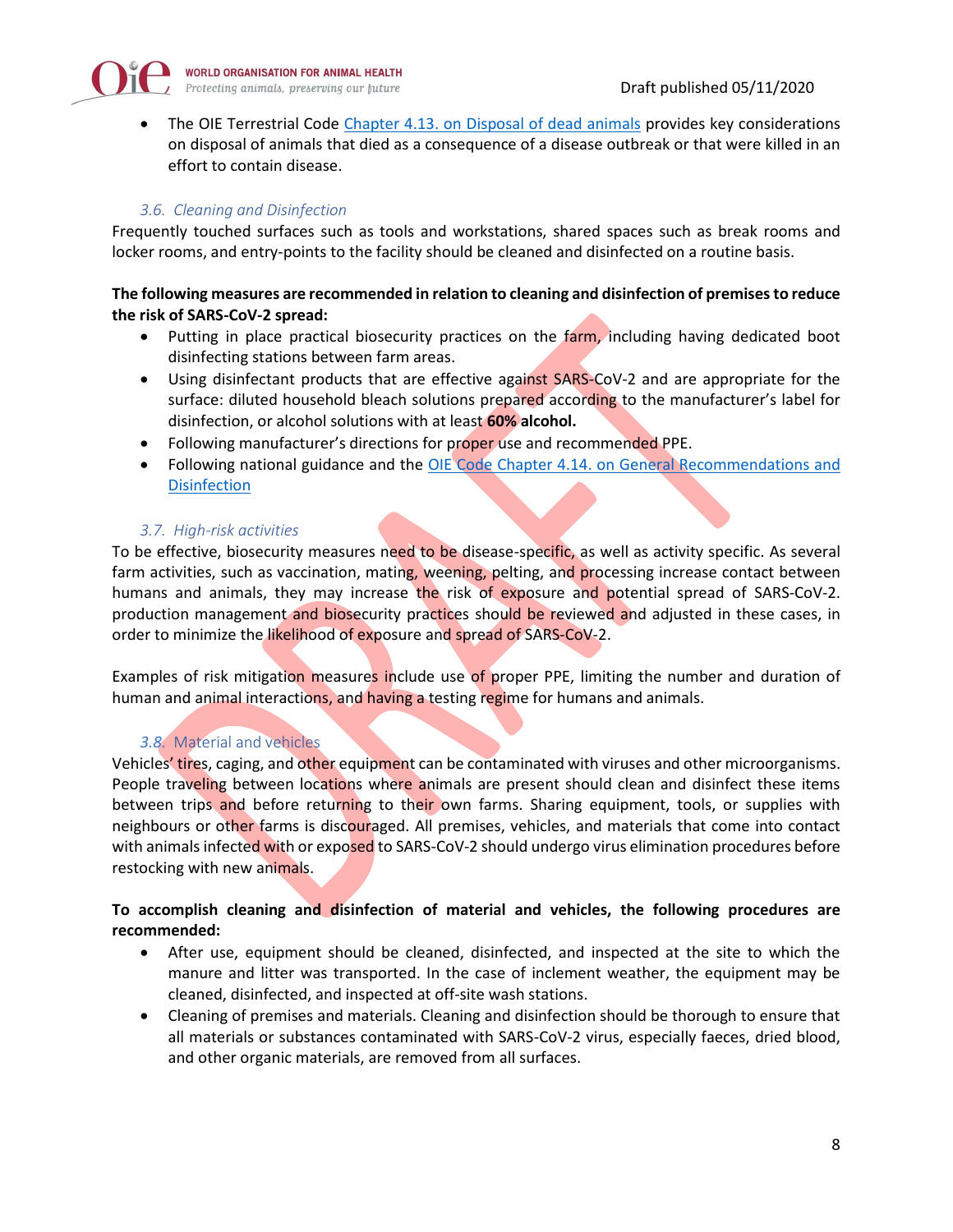

#### *3.9. Airborne transmission*

Further studies are needed to understand the potential for airborne transmission of the SARS-CoV-2 virus in the farm setting. Ventilation systems used in production units/buildings should be assessed, and if possible modified to reduce the likelihood of airborne pathogen spread. In Denmark, the Netherlands and the USA, local spread among farms within a localised area is the only significant common feature.

#### *3.10. Mutations*

Mutations can make a virus strain more efficient in infecting/spreading through a population of farmed animals, but adaptation is not required for infection/transmission on a first instance. Therefore, continued monitoring and prevention should be undertaken by maintaining surveillance, outbreak investigation, laboratory diagnosis and early detection of pathogen mutations that increase pathogenicity and transmission. At the same time, workers should be aware of how SARS-CoV-2 spreads, how to prevent getting infected, and be routinely reminded about biosafety and biosecurity measures against SARS-CoV-2 on the farm.

## 4. Response following suspected or confirmed infection of animals and/or workers with SARS- $Cov-2$

Workers should inspect all animals of moderate and high susceptibility at least once a day for signs of illness to look for respiratory or gastrointestinal illness including any of the following clinical signs: coughing, dyspnea, lethargy, sneezing, nasal or ocular discharge, vomiting, diarrhea, and decreased appetite. Some OIE Members already have in place a surveillance plan to conduct regular testing of freshly dead animal carcasses. If this is not the case, it is recommended that such plan is implemented.

#### *4.1. Suspected infection of animals*

Infection of animals of species that are of moderate to high risk of infection with SARS-CoV-2, may be suspected due to: presence of workers sick with COVID-19, increases in animal mortality, animals off feed, clinical signs consistent with infection with SARS- $CoV-2$  in animals, or an alarm in the context of weekly/regular testing of dead animals. At all times, workers should minimize contact with sick or dead animals. If infection of farmed animals is suspected, the following actions are recommended:

- Workers should increase the level of protection of the PPE being used when working with or near sick animals (see below).
- If an animal or group of animals are suspected to have SARS-CoV-2, or test positive for SARS-CoV-2, these should be immediately isolated from other animals.
- The number of people interacting with these animals should be kept to a minimum.
	- $\circ$  Workers that must have contact with these animals should wear respiratory protection (e.g. N95) instead of a cloth or surgical facemask.
	- o Workers at higher risk for severe illness from COVID-19 should not work with animals suspected or confirmed to be infected with SARS-CoV-2.
- Workers should wash their hands with soap and water for at least 20 seconds after:
	- o Having direct contact with animals, their food, or supplies, waste/faeces.
	- o Cleaning up after animals, including any body fluids or waste.
	- o Leaving areas where animals are housed, even if not touching an animal.
	- o Removing PPE or cloth face covering.
- Do not use compressed air and/or water under pressure for cleaning, or any other methods that might aerosolise infectious material.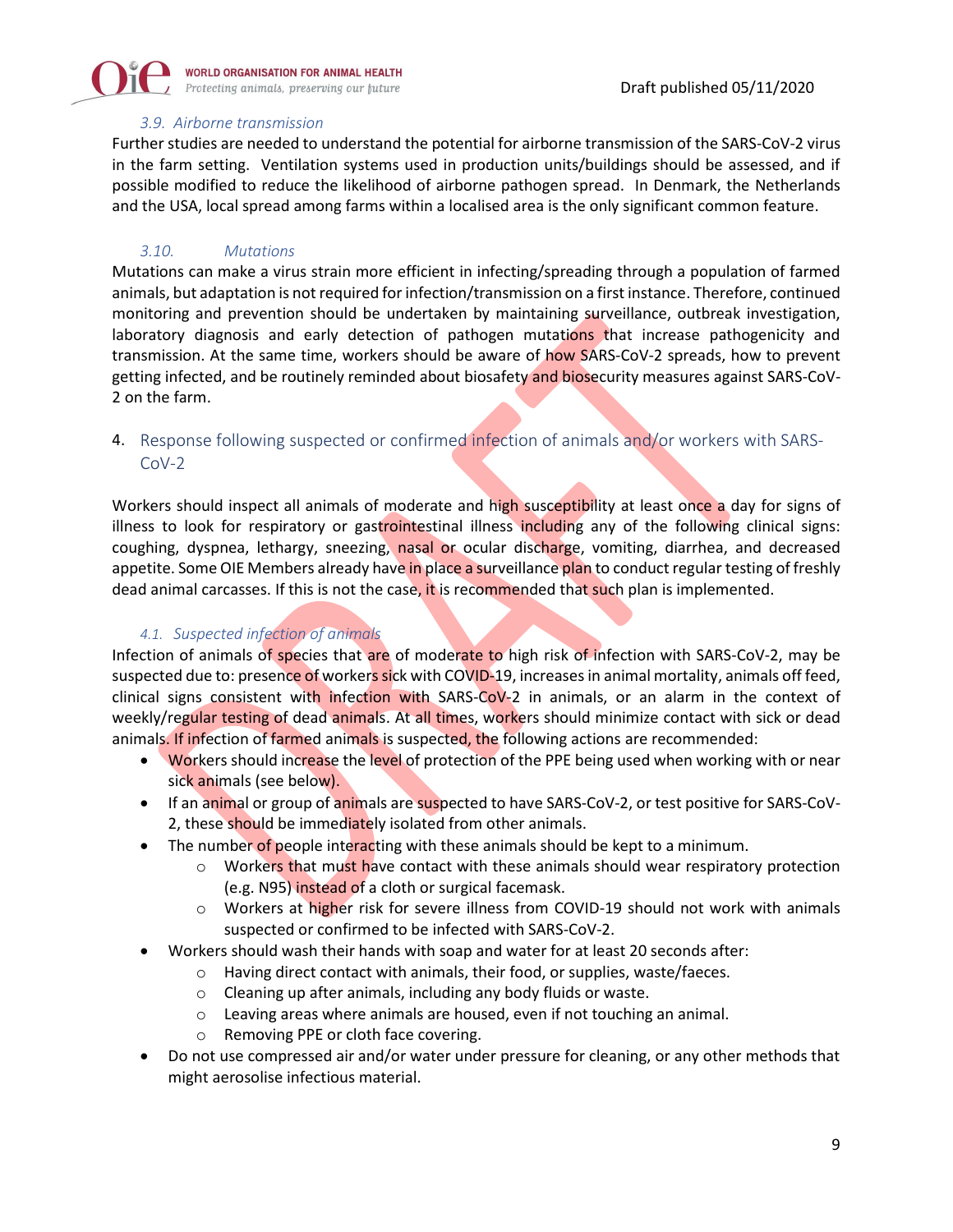

- If there are people exposed to sick animals or sick people, the exposed person may need to selfmonitor for temperature or symptoms for a period of 14 days post-incident.
- PPE should be used when cleaning or disinfecting a potentially SARS-CoV-2 contaminated area; follow the cleaning or disinfectant product manufacturer's instructions for use.

#### *4.2. Suspected or confirmed infection of workers*

Workers should be trained to know how to assess their health status. Workers' normal and required job training should be supplemented with additional training and information about COVID-19, recognizing signs and symptoms of infection, and ways to prevent exposure to the virus. Training should include information about how to put in place the various infection prevention and control measures, and they should be included in any infection prevention and control or COVID-19 response plan that an employer develops.

To efficiently detect suspected cases amongst workers, daily health checks should be conducted (e.g., symptom and/or temperature screening) before they enter the facility, following the guidance of the public health authorities and occupational health services. Should a worker present clinical signs consistent with COVID-19 or report having been in contact with a case of COVID-19, rapid testing and contact tracing are essential to contain a potential outbreak.

Workers that are suspected or confirmed to be infected with SARS-CoV-2 should stay away from the farm premises and the animals and isolate in accordance with the guidance of public health authorities.

#### *4.3. Confirmed infection of animals*

If infection in animals is suspected or confirmed, no movement of live animals, carcasses, or animal products should be done until further notice. The Veterinary Services should be informed and the strictest biosecurity measures that a farm allows should be implemented. Targeted testing would allow to determine the extent of the outbreak and to plan the next steps, such as separation into epidemiological units inside the farm. The decision to cull will depend on the national or regional capacity to contain the outbreak and to manage risks using less drastic measures, while managing welfare aspects. The national approach to the industry will also weigh on the decision to cull, as is the example of the progressive disappearance of mink farming for fur in the Netherlands. The OIE Terrestrial Code Chapter 7.6. on Killing [of animals for disease](https://www.oie.int/index.php?id=169&L=0&htmfile=chapitre_aw_killing.htm) control purposes should be observed.